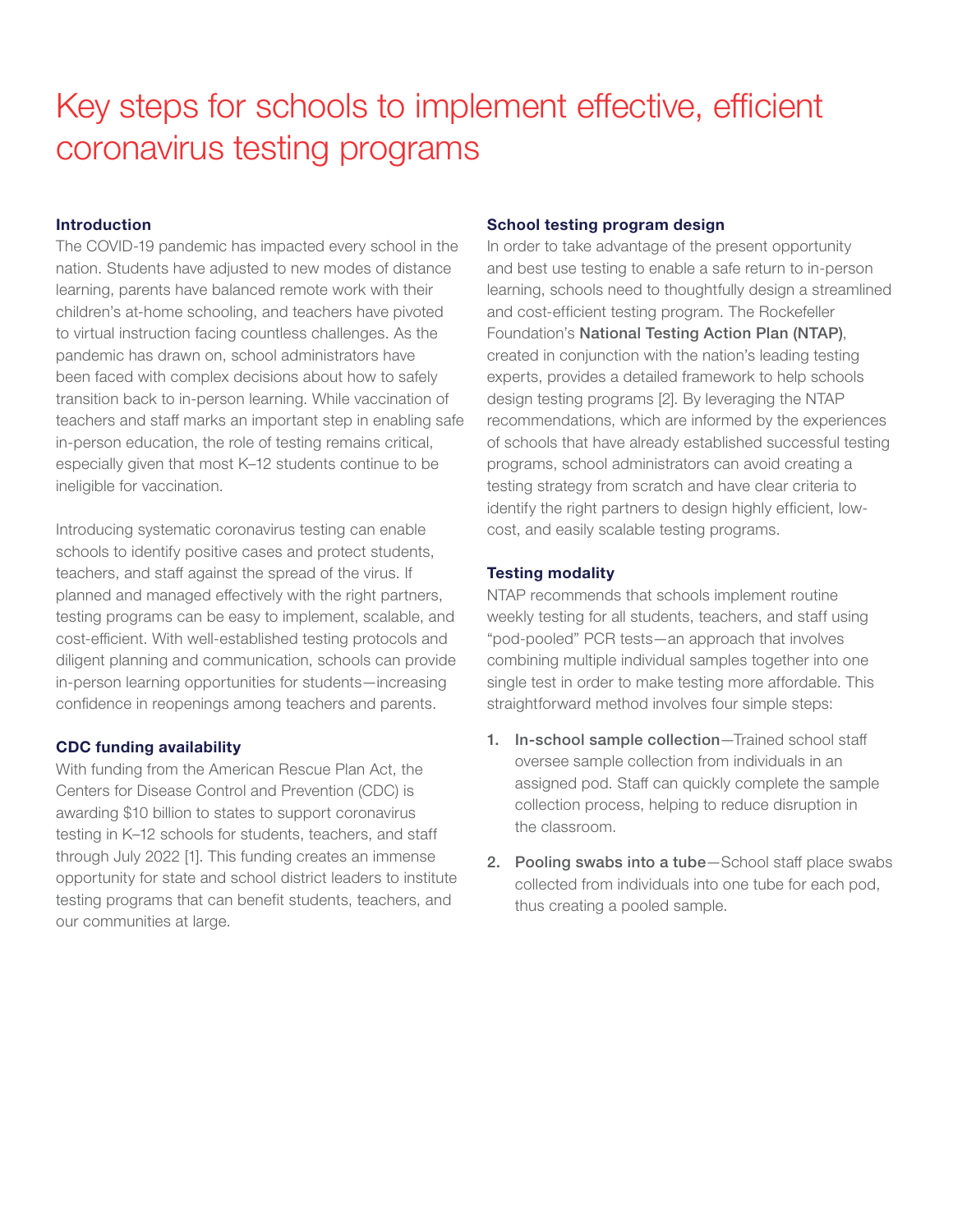- 3. Lab testing—The pooled sample is then sent to a lab to run as a single test using PCR technology, the most accurate type of coronavirus test.
- 4. Follow up-If a test returns a positive result, schools can take immediate action to ensure those individuals in the pod self-isolate. At their discretion, schools may also elect to conduct follow-up tests for each individual in a positive pool.

According to RAND Corporation's assessment of early adopters of coronavirus testing in K–12 schools, cost was one of the most significant barriers for schools that have testing programs. Pooled PCR testing, which requires significantly fewer lab tests and material resources than individual testing, was described as the most cost-effective method among school leaders interviewed by RAND [3]. In addition, studies have shown that pooled sample testing is just as effective as individual testing in identifying positive cases [2].

Individual PCR tests and rapid antigen tests, two alternatives to pooled PCR testing, may prove useful as complementary additions to weekly pooled testing, or in situations where follow-up tests are desired for individuals in positive pools.

#### Sample collection

Where appropriate, schools should work with testing partners to coordinate a simple, easy-to-administer weekly testing process that existing school staff can execute and manage themselves following a robust initial training.

When individuals provide their own samples, the sample collection process primarily requires skills of classroom management and coordination that teachers already use daily. Once trained on overseeing and managing the sample collection process, trained staff in schools can lead testing in their classrooms or in other designated locations on campus.

Empowering trained staff to oversee on-site pooled sample collection integrates testing into the flow of the school day and helps manage costs, as schools do not need to pay for external resources to perform sample collection. Such use of existing school staff in sample collection can then be complemented by program oversight and coordination from other clinicians.

#### Lab testing and logistics

Schools should also look to partner with organizations that have access to a far-reaching network of Clinical Laboratory Improvement Amendments (CLIA)–certified labs, including multiple locations in their local region. NTAP cites the lack of consistent, reliable access to lab capacity as a common challenge for testing programs and emphasizes the importance of testing all samples in a timely manner for the duration of a school's program. If possible, avoiding reliance on a single lab is preferred, as it helps reduce the probability of backlogs that could delay results and disrupt the program.

In addition to an extensive lab network, testing partners should offer the ability to manage scheduling and tracking of sample shipments. End-to-end testing programs must include transportation oversight that helps ensure timely pickup from schools and delivery to labs.

#### Registration, reporting, and test follow-up

NTAP recommends that testing partners build scalable digital infrastructure, such as registration portals, that allow for seamless onboarding and communication. Testing partners should also have streamlined parental consent forms, one-time digital registration, and straightforward, timely results reporting.

All tested individuals, as well as legal guardians of students, should receive digital access to simple, easy-to-understand results within 12–48 hours of the lab receiving the samples. NTAP recommends that programs offer online and/or text-messaging options to contact individuals to share their pool's result as soon as it is available.

In addition, it is critical that school administrators have access to real-time, user-friendly dashboards that show results across their student and staff population. In addition, schools' testing partners should have centralized cloud-based platforms that can store data, remove personally identifiable information, and aggregate results as needed.